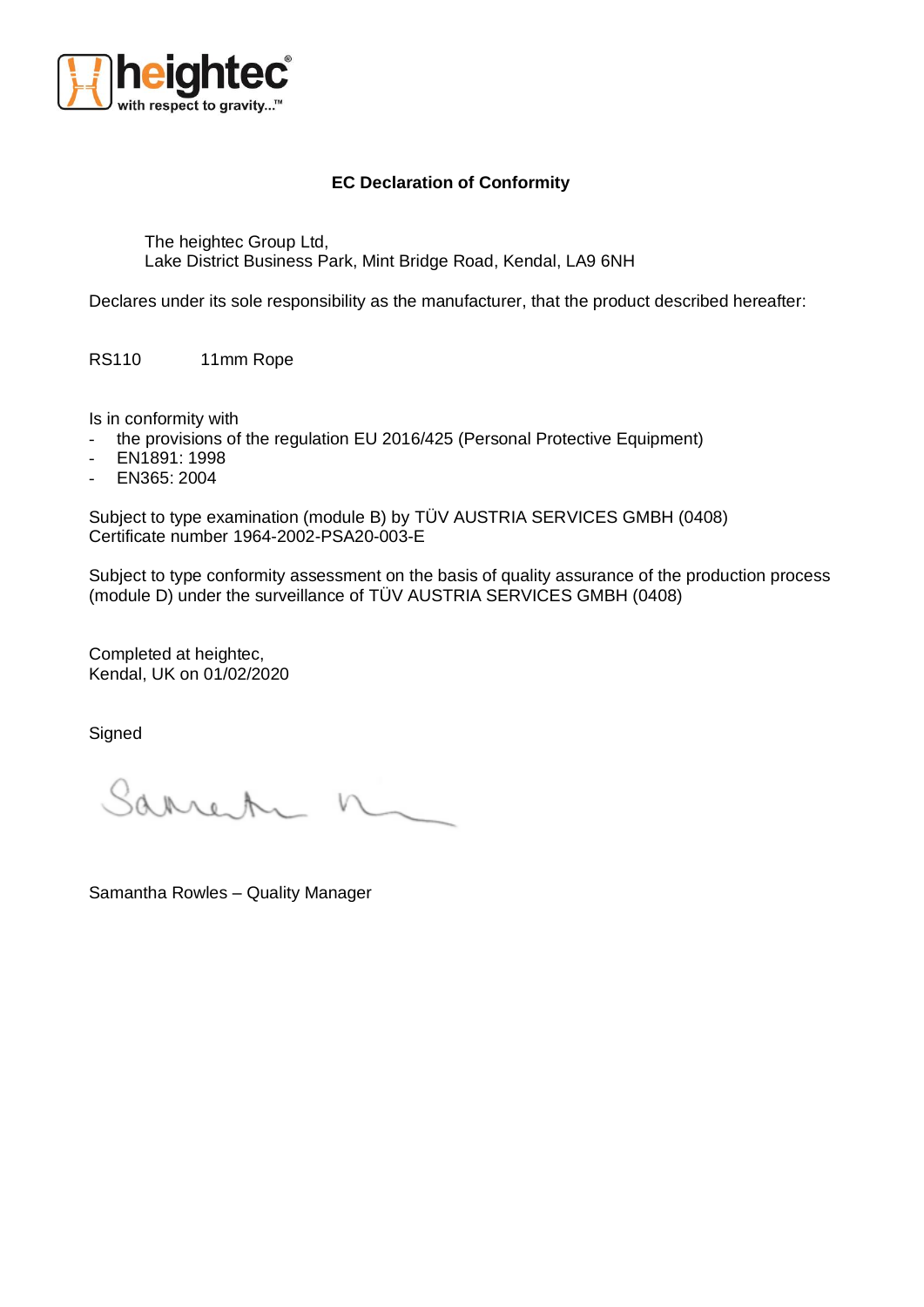

## **EU-Konformitätserklärung**

The heightec Group Ltd, Lake District Business Park, Mint Bridge Road, Kendal, LA9 6NH

Erklärt in alleiniger Verantwortung als Hersteller, dass folgendes Produkt:

RS110 11mm Rope

Folgende Vorschriften erfüllt

- Verordnung EU 2016/425 (persönliche Schutzausrüstungen)

Angewandte Normen

- EN1891: 1998
- EN365: 2004

EU Baumusterprüfung (Modul B) durch benannte Stelle TÜV AUSTRIA SERVICES GMBH (0408) EU-Baumusterprüfbescheinigung 1964-2002-PSA20-003-E

Das Produkt unterliegt dem Konformitätsbewertungsverfahren auf der Grundlage einer Qualitätssicherung bezogen auf den Produktionsprozess (Modul D) unter Aufsicht der benannten Stelle TÜV AUSTRIA SERVICES GMBH (0408)

Ausgestellt durch heightec, Kendal, UK am 01/02/2020

Unterschrift

Saano A

Samantha Rowles - Qualitätsmanager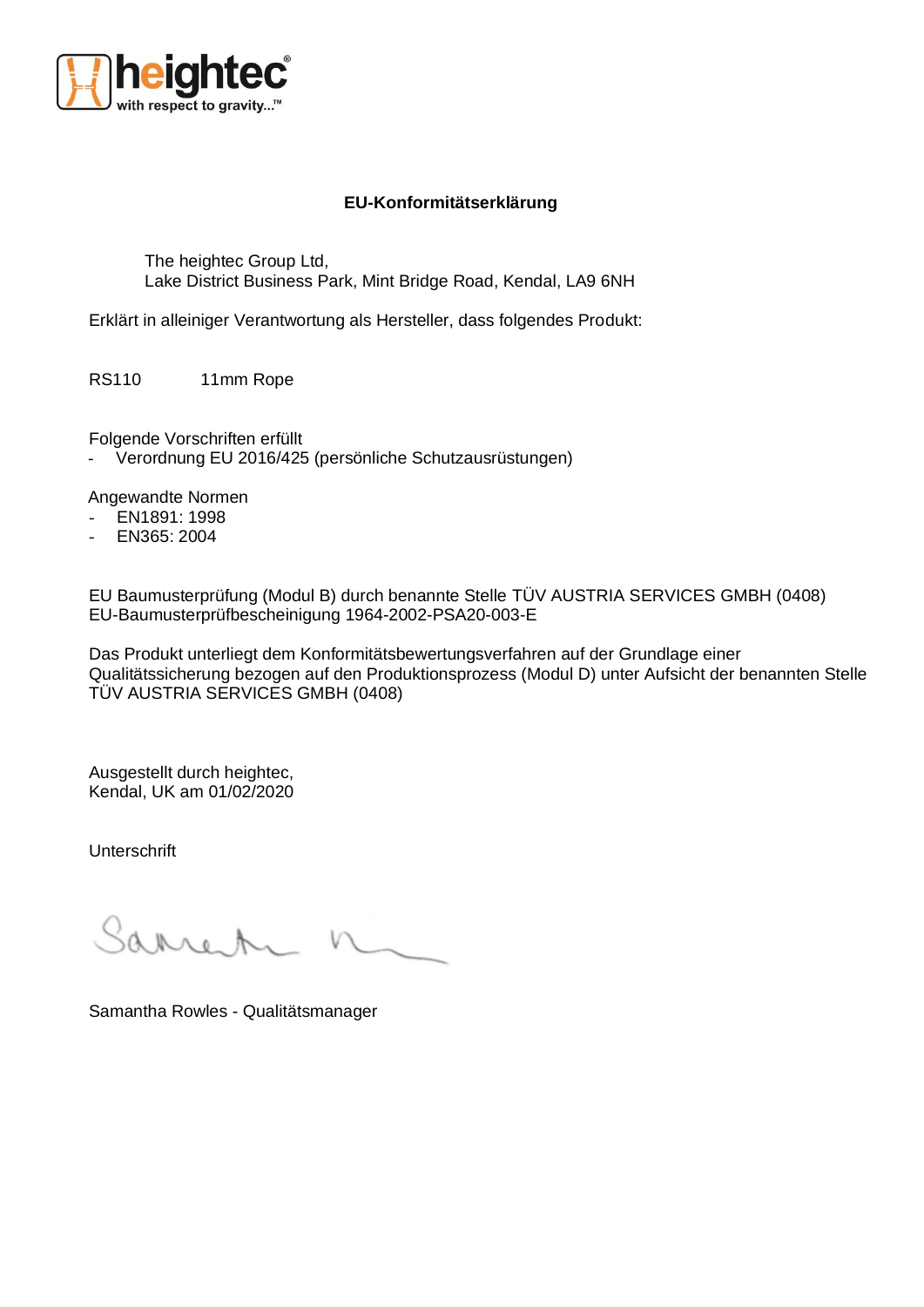

## **Declaração de Conformidade CE**

The heightec Group Ltd, Lake District Business Park, Mint Bridge Road, Kendal, LA9 6NH

Declara sob responsabilidade própria como fabricante, que o produto descrito de seguida:

RS110 11mm Rope

Está em conformidade com

- as disposições do regulamento EU 2016/425 (Equipamentos de Proteção Individual)
- EN1891: 1998
- EN365: 2004

Sujeito a examinação (módulo B) por TÜV AUSTRIA SERVICES GMBH (0408) Número de Certificação 1964-2002-PSA20-003-E

Sujeito a avaliação de conformidade no âmbito do controlo de qualidade do processo produtivo (módulo D), sob a vigilância do TÜV AUSTRIA SERVICES GMBH (0408).

Completado na heightec, Kendal, UK a 01/02/2020

Assinado

Sarre A

Samantha Rowles – Gerente de qualidade